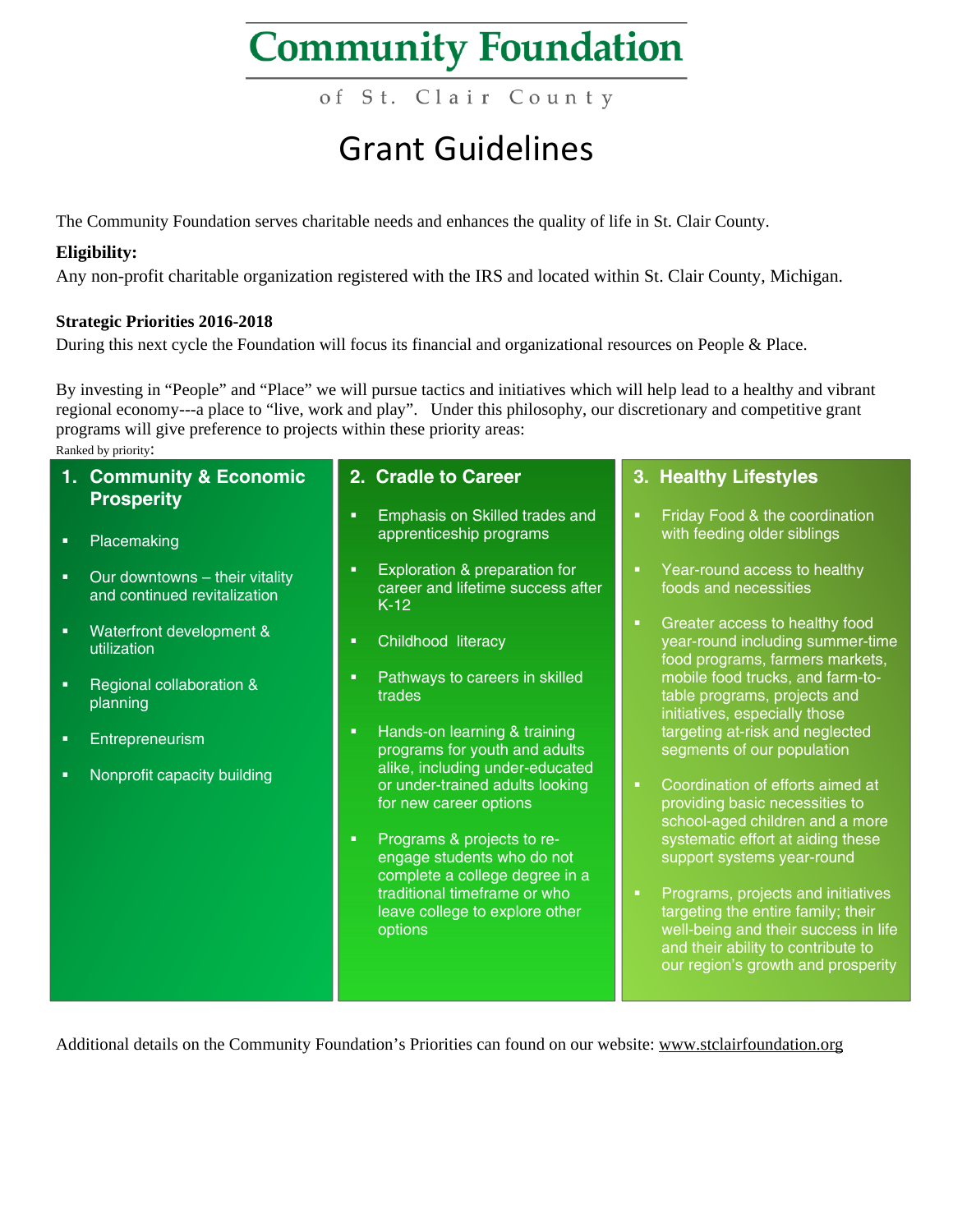of St. Clair County

#### **How to begin the competitive grant application process:**

Call or email briefly summarizing the proposed project. Include contact information, need to be addressed, objectives, and strategy to address need and community partners. State the amount of grant support being requested from the Foundation, as well as the total estimated project cost.

A Program Officer will contact you to discuss your project and the Grant Application form. Grant applications are accepted at any time. Grant requests seeking \$50+ will only be reviewed in the 4th quarter of the calendar year.

#### **Projects that will not be considered for funding are those which involve:**

- Sponsorships of sports and/or academic teams for contests, competitions and events
- Activities influencing legislative elections
- Activity/purpose that would violate the Foundation's tax exempt status under the IRS code
- Debt reduction, deficit operations or venture capital funds.
- Individuals (except for scholarships)
- Private Foundations
- Request for funds which will be redirected to individuals, other activities or organizations.

#### **The Foundation's review process pays special attention to the following:**

- For an ongoing activity, what will be its future source of funding?
- Is the applying organization well run, with an active and well-qualified board and a competent staff capable of implementing the proposed activity?
- What is the organization's financial condition and fiscal history?
- Are there more logical sources of funding than the Community Foundation?
- Are there a variety of funding opportunities?
- Is the proposed activity well-conceived and is its budget realistic?

#### **Accountability:**

- After receipt of a grant, the Community Foundation may require any of the following types of evaluation: written reports, site visits, and oral reports.
- Any funds not spent for the specific purpose of the grant must be returned to the Foundation.

#### **Recognition:**

- The Community Foundation asks that where appropriate, proper signage be placed recognizing the support of the Community Foundation of St. Clair County and/or the committee that approved the grant.
- It is important to note in the application how you will promote the Community Foundation's involvement in making the project happen.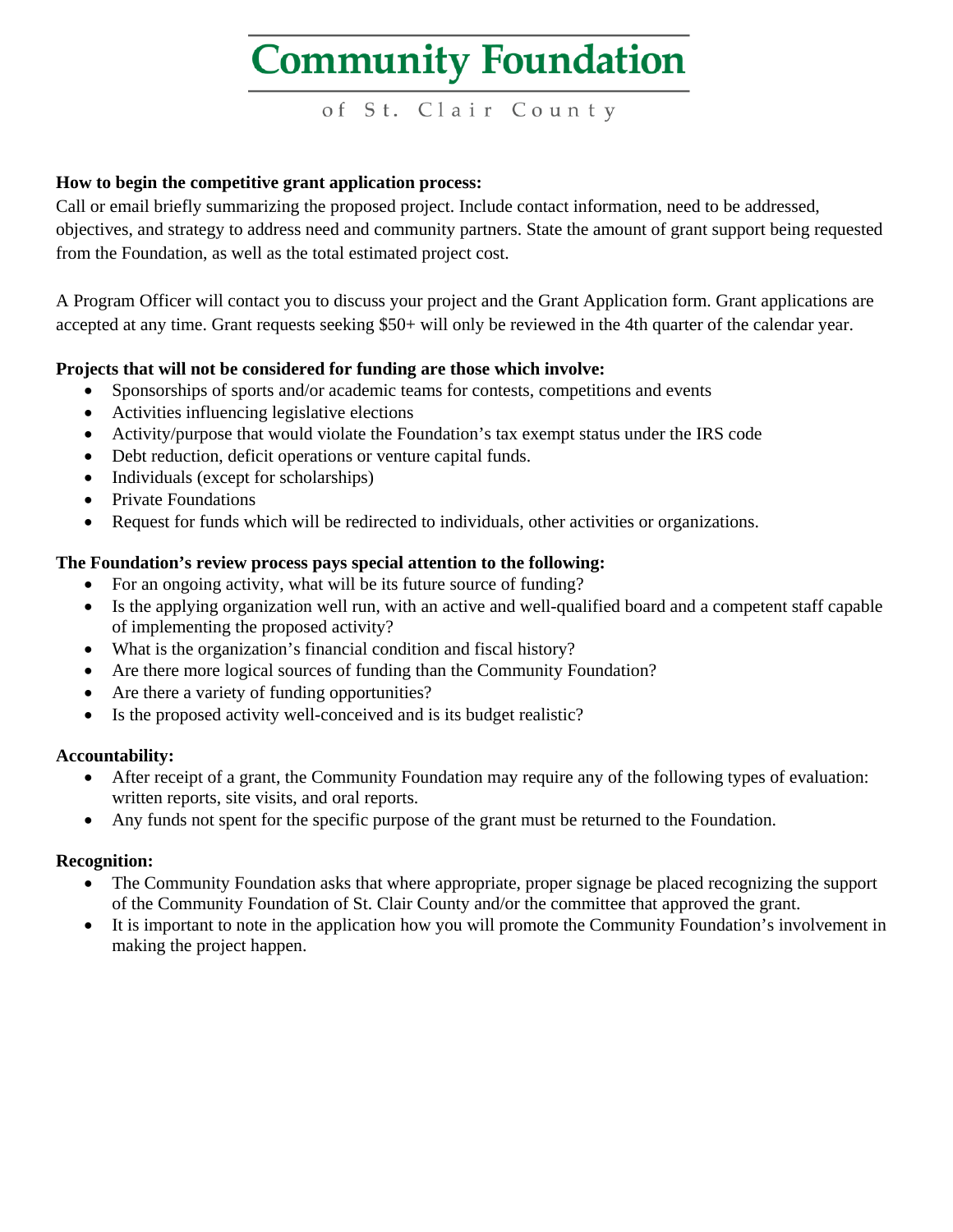of St. Clair County

#### **Non-Discrimination in Grantmaking:**

The Community Foundation of St. Clair County is committed to promoting broad diversity and inclusion within our organization and the community. No one will be excluded from consideration for employment or volunteer participation, or from organization services regardless of but not limited to the following basis: age, disability, family or economic circumstance, race, ethnicity, gender, gender identity or expression, sexual orientation, world view, spiritual beliefs, marital status, national origin or veteran status.

In our grant-making, we strive to partner with organizations that also embrace these beliefs and demonstrate them through their policies, practices, actions and impact. We seek grantees and partners that incorporate diversity and inclusion into their mission, governance board, staff, volunteers, vendors and constituents served.

Organizations that serve a specifically defined population in an effort to help populations overcome historic discrimination are not considered non-inclusive or discriminatory. Also, organizations serving target populations per their mission, such as girls, babies or older adults, would not be considered discriminatory. This inclusion statement applies to how an organization serves its specific target population as well as how it handles hiring and volunteer participation.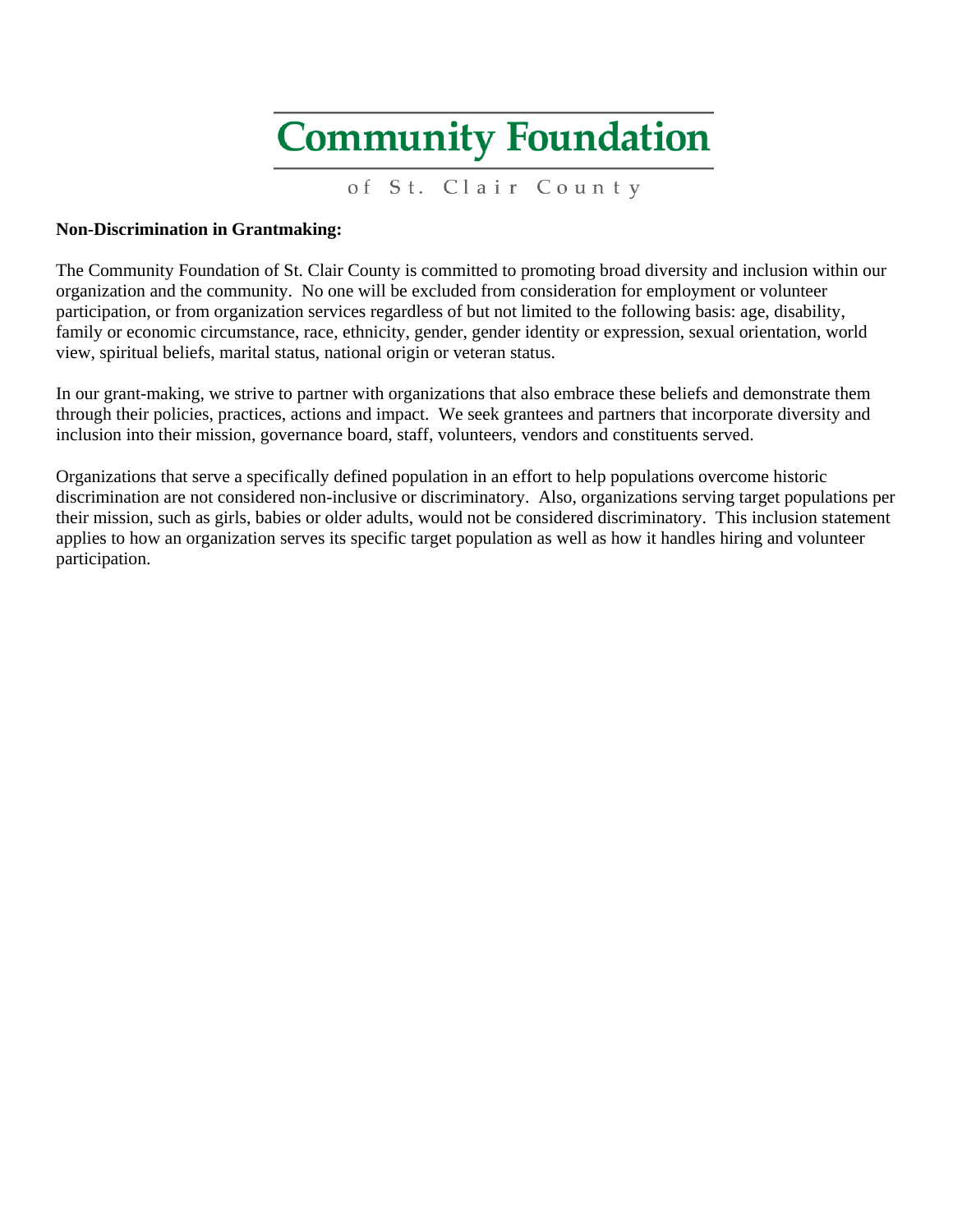of St. Clair County

### **GRANT APPLICATION**

| <b>Date of Application</b>                                                                                                                                                  | Legal Name of Organization Applying: _________ |                                                                                   |  |  |
|-----------------------------------------------------------------------------------------------------------------------------------------------------------------------------|------------------------------------------------|-----------------------------------------------------------------------------------|--|--|
|                                                                                                                                                                             |                                                | (Should be same as on IRS determination letter and as supplied on IRS Form 990)   |  |  |
|                                                                                                                                                                             | Year Founded: Current Operating Budget: \$     |                                                                                   |  |  |
|                                                                                                                                                                             |                                                |                                                                                   |  |  |
|                                                                                                                                                                             |                                                |                                                                                   |  |  |
|                                                                                                                                                                             |                                                |                                                                                   |  |  |
|                                                                                                                                                                             |                                                |                                                                                   |  |  |
|                                                                                                                                                                             |                                                |                                                                                   |  |  |
| Employer Tax ID #: $\frac{1}{\text{Copy of IRS tax exempt status letter required - see Section 2, item 2B}}$ Is this a 501(c)(3) organization: Yes $\frac{1}{\text{No}}$ No |                                                |                                                                                   |  |  |
|                                                                                                                                                                             |                                                | List any previous support received from Community Foundation of St. Clair County: |  |  |
|                                                                                                                                                                             |                                                |                                                                                   |  |  |
|                                                                                                                                                                             |                                                | ,我们也不能在这里的人,我们也不能在这里的人,我们也不能在这里的人,我们也不能在这里的人,我们也不能在这里的人,我们也不能在这里的人,我们也不能在这里的人,我们也 |  |  |
|                                                                                                                                                                             |                                                |                                                                                   |  |  |
|                                                                                                                                                                             |                                                |                                                                                   |  |  |
|                                                                                                                                                                             |                                                |                                                                                   |  |  |
|                                                                                                                                                                             |                                                |                                                                                   |  |  |
|                                                                                                                                                                             |                                                |                                                                                   |  |  |
| Estimate of individuals impacted #                                                                                                                                          |                                                |                                                                                   |  |  |
|                                                                                                                                                                             |                                                |                                                                                   |  |  |
|                                                                                                                                                                             |                                                |                                                                                   |  |  |
| Signature of Chairperson, Board of Directors                                                                                                                                |                                                | Date                                                                              |  |  |
|                                                                                                                                                                             |                                                |                                                                                   |  |  |
| Typed Name and Title                                                                                                                                                        |                                                |                                                                                   |  |  |
|                                                                                                                                                                             |                                                |                                                                                   |  |  |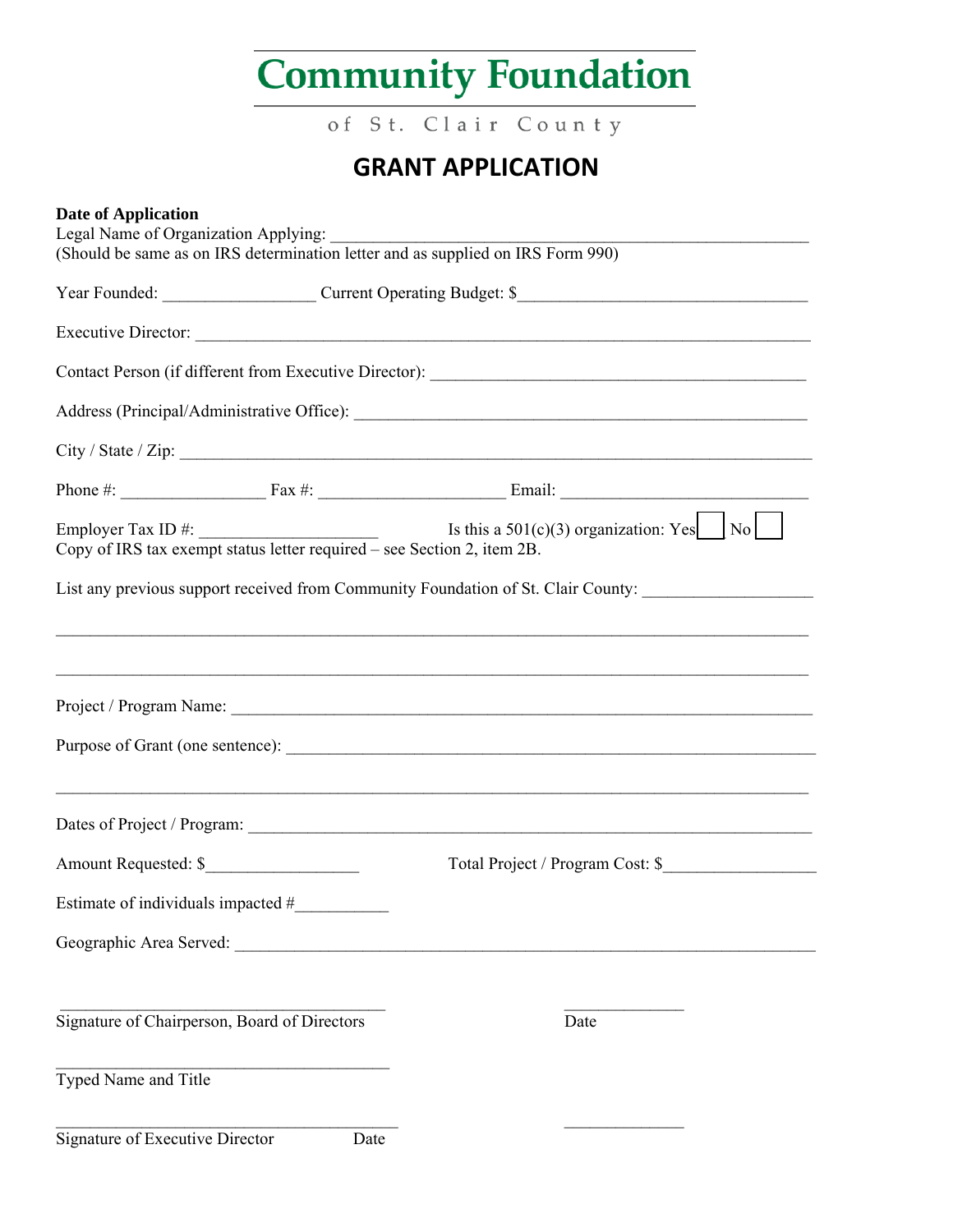

#### **Section 1: Description of the Organization**

1A: Brief description the organization's history, goals, current programs and activities, specifically as they relate to the grant. *(Use additional typed pages if necessary)*

**1B:** Names, affiliations and terms of office for Officers and Directors, organizational chart. *(if available)*

**1C:** Additional information helpful in knowing about your organization.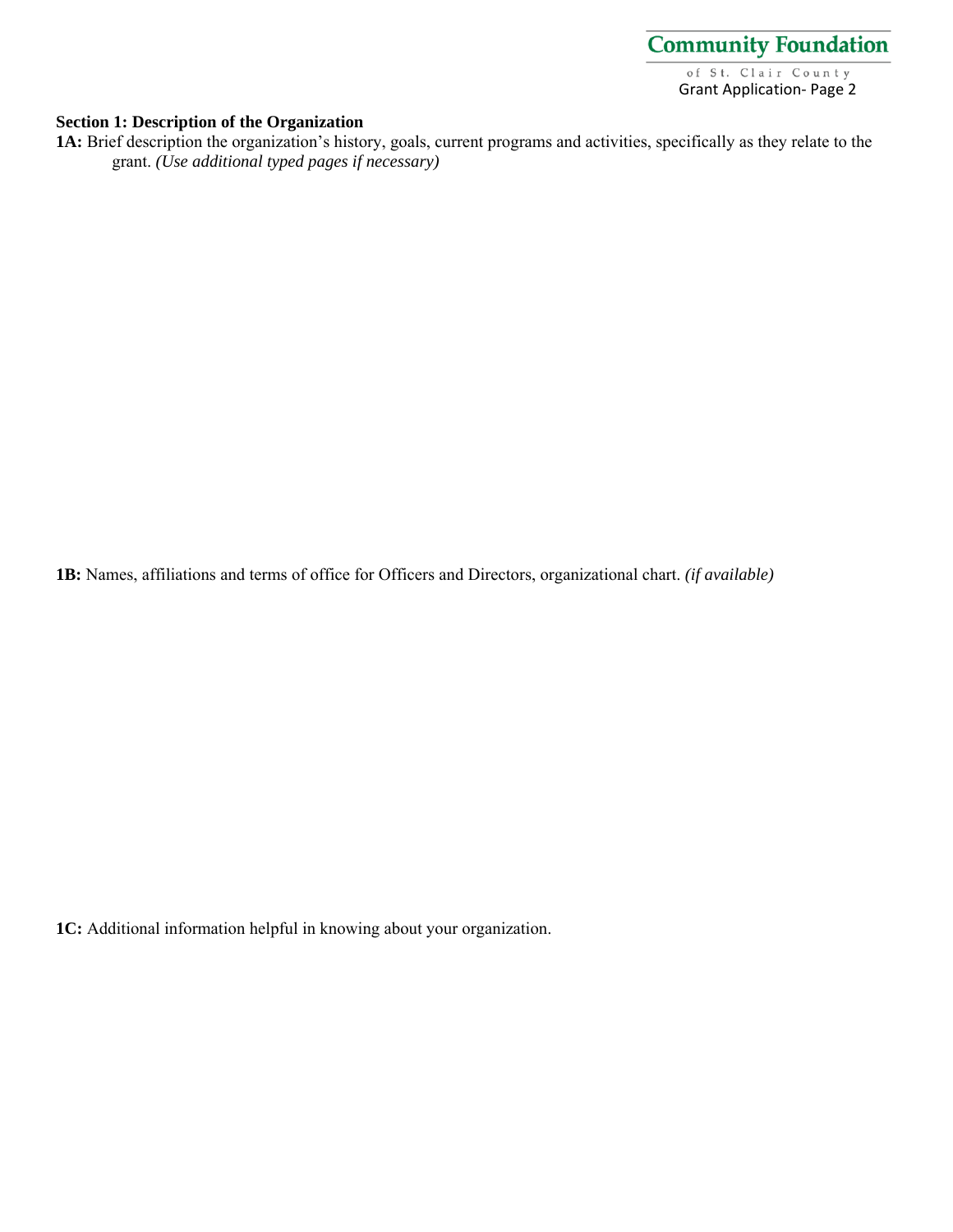#### **Section 2: Summary of your organization's finances.**

**2A:** Organization's fiscal year

- **2B:** Attach a copy of 1) current IRS tax exempt status letter 2) most recent financial statement, independently audited if possible and most recent IRS form 990 filing.
- **2C:** Attach a copy of organization's current Annual Operating Budget. (revenues/expenses). If revenues do not equal expenses please provide explanation.

#### **Section 3: Case for Support.**

**3A:** Executive Summary of Program/Project *(What do you need funding for?)*

**3B:** In two pages or less present your Case for Support by answering the following five questions.

*It is requested that you be specific, use bullet points to list ideas and include specific examples and statistics.* 

*1. What is the problem or social need (the big picture)? (Provide specific examples and statistics)* 

*2. Identify the issue(s) contributing the problem or social need that you will address?* 

*3. How will you address the above issue(s)? (Cite best practices and statistics where available)* 

*4. What results do you want to achieve? (Provide measurable outcomes and proposed evaluation process)* 

*5. Why are you the best organization to address the need?*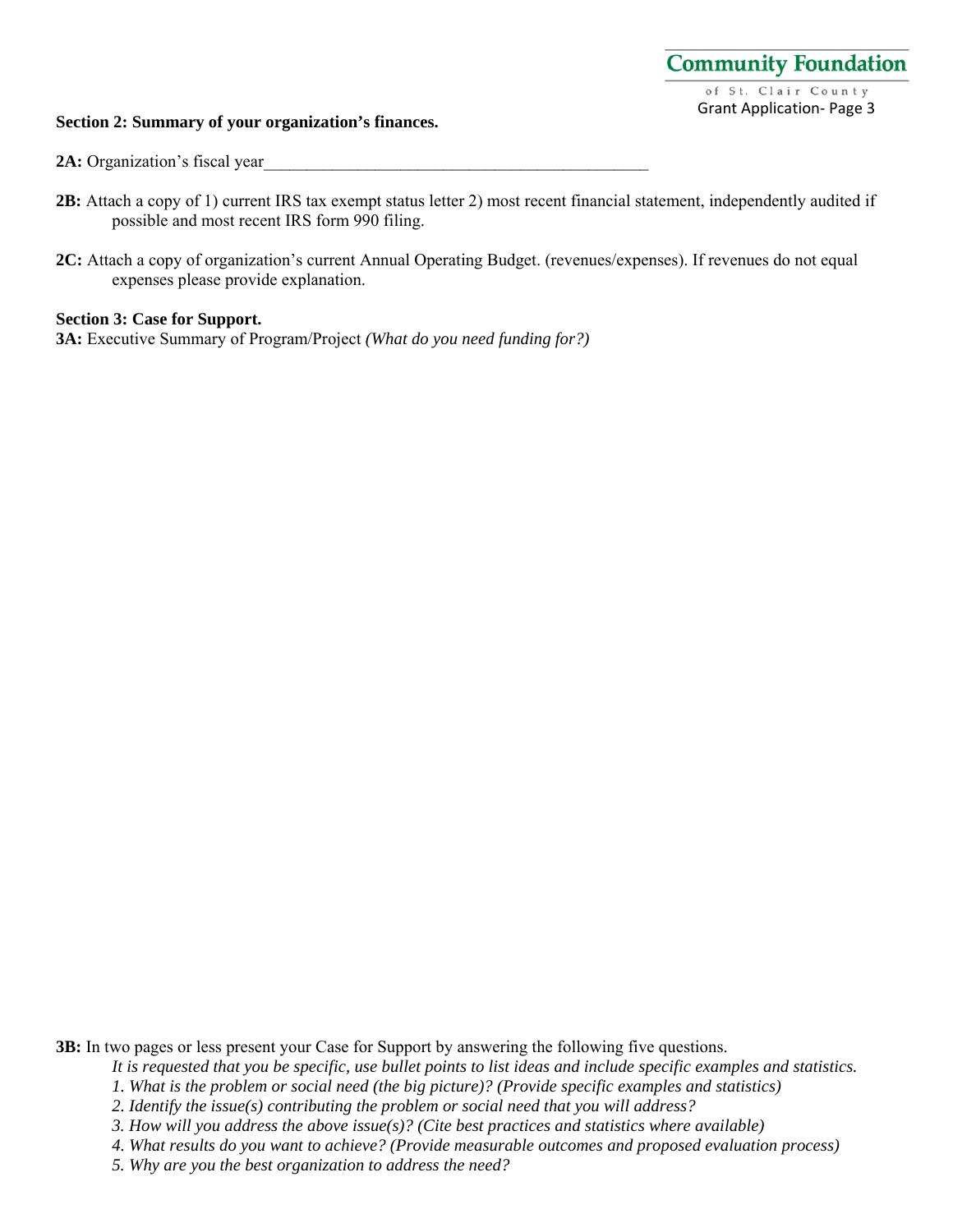#### **Section 3 Continued:**

**3C.** How does the project/program address one or more of the Foundation's current priority areas**?** *A list of current priority areas can be found on the Foundation's website at www.stclairfoundation.org under Current Initiatives.* 

**3D.** Accessibility – Is the project/program barrier free and universally accessible to individuals of all physical abilities?  $Yes \frown\Box$  No  $\frown\Box$  Not Applicable  $\Box$ 

**3E.** Evaluation – Plans for evaluation including how success will be defined and measured.

**3F.** If you receive funding, how will you promote the Community Foundation's involvement in making the project happen? *Signage where appropriate, etc.*

**3G.** How will you proceed if you do not receive funding from the Community Foundation?